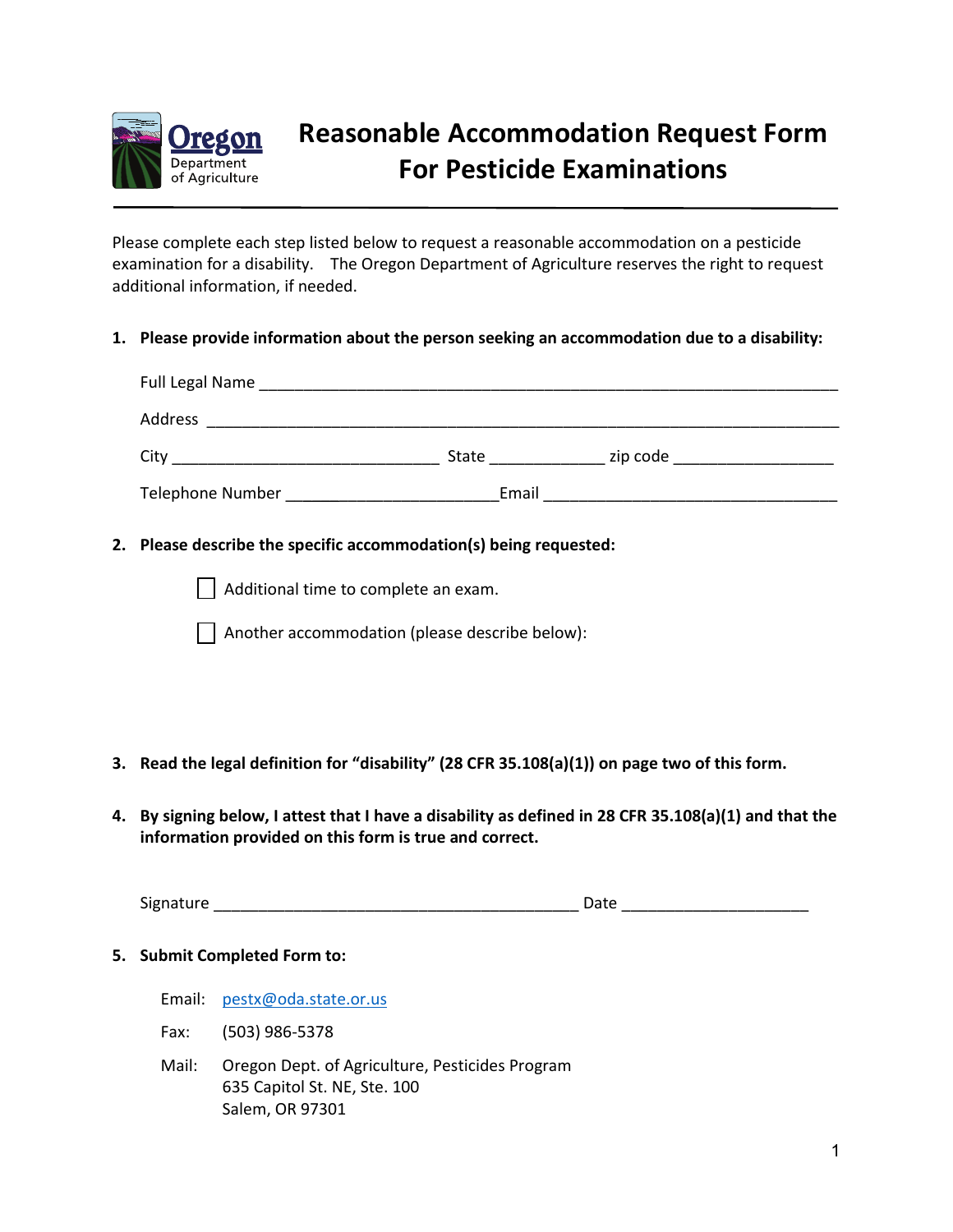## **Excerpts from Federal and Oregon Law**

**28 CFR 35.108(a)(1)** *Disability* means, with respect to an individual:

(i) A physical or mental impairment that substantially limits one or more of the major life activities of such individual;

(ii) A record of such an impairment; or

(iii) Being regarded as having such an impairment as described in paragraph (f) of this section.

**28 CFR 35.108(f)** *Is regarded as having such an impairment.* The following principles apply under the "regarded" as prong of the definition of "disability" (paragraph (a)(1)(iii) of this section):

(1) Except as set forth in paragraph (f)(2) of this section, an individual is "regarded as having such an impairment" if the individual is subjected to a prohibited action because of an actual or perceived physical or mental impairment, whether or not that impairment substantially limits, or is perceived to substantially limit, a major life activity, even if the public entity asserts, or may or does ultimately establish, a defense to the action prohibited by the ADA.

(2) An individual is not "regarded as having such an impairment" if the public entity demonstrates that the impairment is, objectively, both "transitory" and "minor." A public entity may not defeat "regarded as" coverage of an individual simply by demonstrating that it subjectively believed the impairment was transitory and minor; rather, the public entity must demonstrate that the impairment is (in the case of an actual impairment) or would be (in the case of a perceived impairment), objectively, both "transitory" and "minor." For purposes of this section, "transitory" is defined as lasting or expected to last six months or less.

**28 CFR 35.130(b)(6)** A public entity may not administer a licensing or certification program in a manner that subjects qualified individuals with disabilities to discrimination on the basis of disability, nor may a public entity establish requirements for the programs or activities of licensees or certified entities that subject qualified individuals with disabilities to discrimination on the basis of disability. The programs or activities of entities that are licensed or certified by a public entity are not, themselves, covered by this part.

**28 CFR 35.130(f)** A public entity may not place a surcharge on a particular individual with a disability or any group of individuals with disabilities to cover the costs of measures, such as the provision of auxiliary aids or program accessibility, that are required to provide that individual or group with the nondiscriminatory treatment required by the Act or this part.

### **659A.142(5)**

(a) It is an unlawful practice for state government to exclude an individual from participation in or deny an individual the benefits of the services, programs or activities of state government or to make any distinction, discrimination or restriction because the individual has a disability.

(b) Paragraph (a) of this subsection is intended to ensure equal access to available services, programs and activities of state government.

(c) Paragraph (a) of this subsection is not intended to:

(A) Create an independent entitlement to any service, program or activity of state government; or

 (B) Require state government to take any action that state government can demonstrate would result in a fundamental alteration in the nature of a service, program or activity of state government or would result in undue financial or administrative burdens on state government.